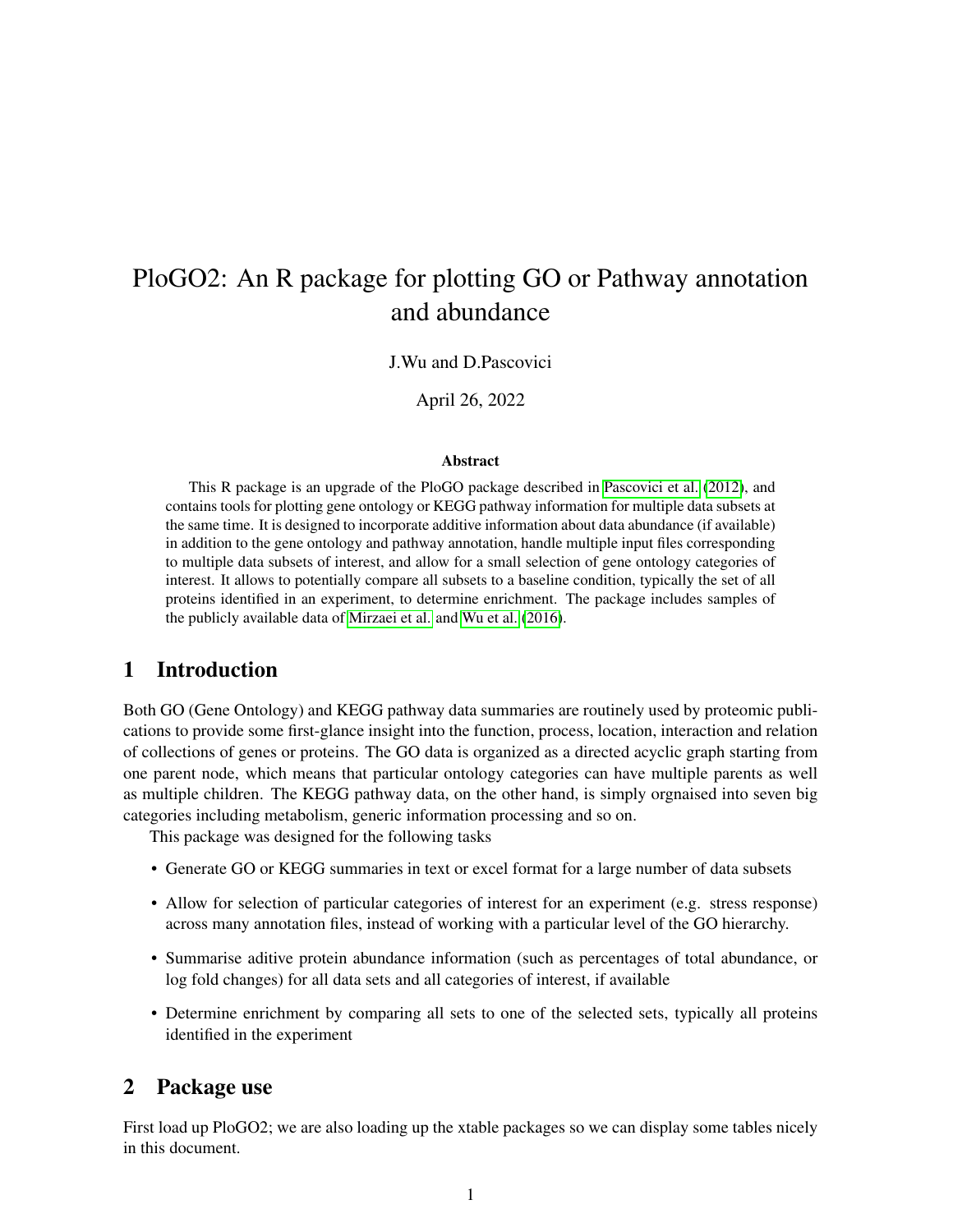```
> library(PloGO2)
> library(xtable)
```
Fig [1](#page-1-0) shows the high level PloGO2 workflow usage. The workflow contains two parts: Gene Ontology analysis and pathway analysis.



<span id="page-1-0"></span>Figure 1: PloGO2 workflow usage

# 3 Gene Ontology analysis

## <span id="page-1-1"></span>3.1 Generate some gene ontology files from scratch

The starting point of a gene ontology analysis is always a collection of identifiers with all their available gene ontology annotation. At this point, only Ensembl human or Uniprot identifiers are accepted, though this can be easily extended. The GO annotation is obtained from biomaRt or directly from the Uniprot website.

The code fragment below generates a very small such file in the local folder where R is running from. Keep in mind that this will require online accesing of the Ensembl biomart repository and as such can take a while (or can fail if the repository is not available for whatever reason).

```
> v <- c("Q9HWC9","Q9HWD0","Q9I4N8","Q9HW18","Q9HWC9","Q9HWD0")
> wego.file <- genWegoFile(v, fname = "F1.txt")
```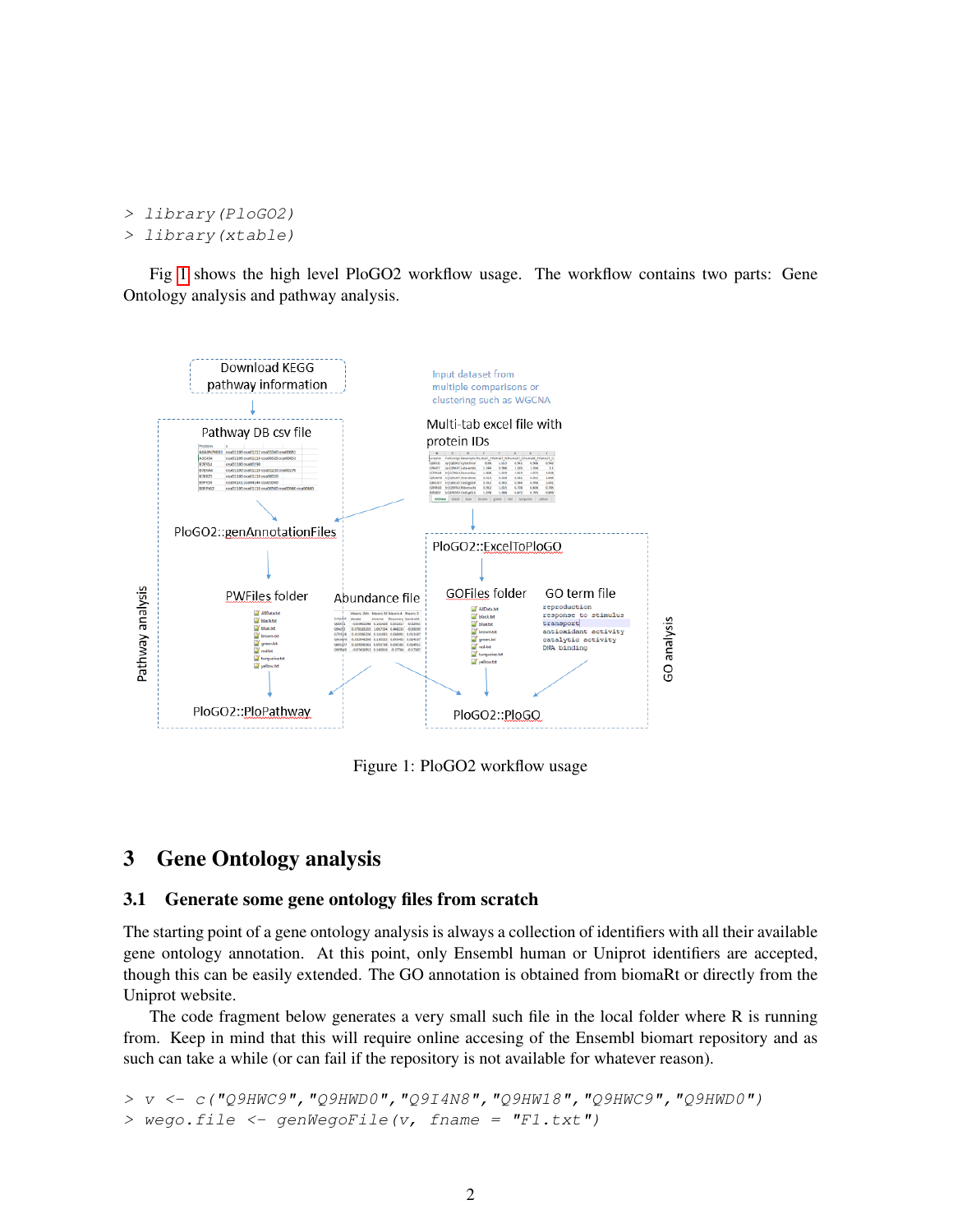Now a quick look at the files generated: the format is very simple, with the identifier in the first column followed by space separated GO identifiers.

> print(xtable(read.annot.file(wego.file), align = "rp{4cm}p{10cm}"))

| <b>IDS</b> | V1                    |            |            |            |
|------------|-----------------------|------------|------------|------------|
| O9HWC9     | GO:0000287            | GO:0003677 | GO:0003899 | GO:0006351 |
|            | GO:0008270            |            |            |            |
| Q9HWD0     | GO:0000049            | GO:0003735 | GO:0005840 | GO:0006412 |
|            | GO:0015935 GO:0019843 |            |            |            |
| Q9I4N8     | GO:0005886 GO:0047355 |            |            |            |
| Q9HW18     |                       |            |            |            |

Alternatively, one can obtain some gene ontology files in "long" format, namely identifier followed by GO annotation separated by white space (spaces or tabs). One online program that generates such files is GORetriever (part of the [McCarthy et al.](#page-12-3) [\(2006\)](#page-12-3) set of tools); other options for obtaining similar output are a direct download of ID and GO information only from places such as Biomart or Uniprot. Only the first two columns of the files will be processed, the rest (if any) will be discarded. Two such sample files, one from GoRetriever and another a Biomart download are included in the package, and we show the first few lines below.

```
> path <- system.file("files", package = "PloGO2")
```

```
> goRet <- file.path(path, "goRetOutput.txt")
```

```
> print(xtable(read.annot.file(goRet)[1:10, ]))
```

|                         | IDS    | V1           |
|-------------------------|--------|--------------|
| 1                       | P00359 | GO:0001950 C |
| $\mathfrak{D}$          | P00359 | GO:0003824 F |
| 3                       | P00359 | GO:0004365 F |
| 4                       | P00359 | GO:0005488 F |
| $\overline{\mathbf{5}}$ | P00359 | GO:0005515F  |
| 6                       | P00359 | GO:0005737 C |
| 7                       | P00359 | GO:0005739 C |
| 8                       | P00359 | GO:0005811 C |
| 9                       | P00359 | GO:0006006 P |
| 10                      | P00359 | GO:0006094 P |

> bioMt <- file.path(path, "mart\_export.txt")

```
> print(xtable(read.annot.file(bioMt, format="long")[1:10, ]))
```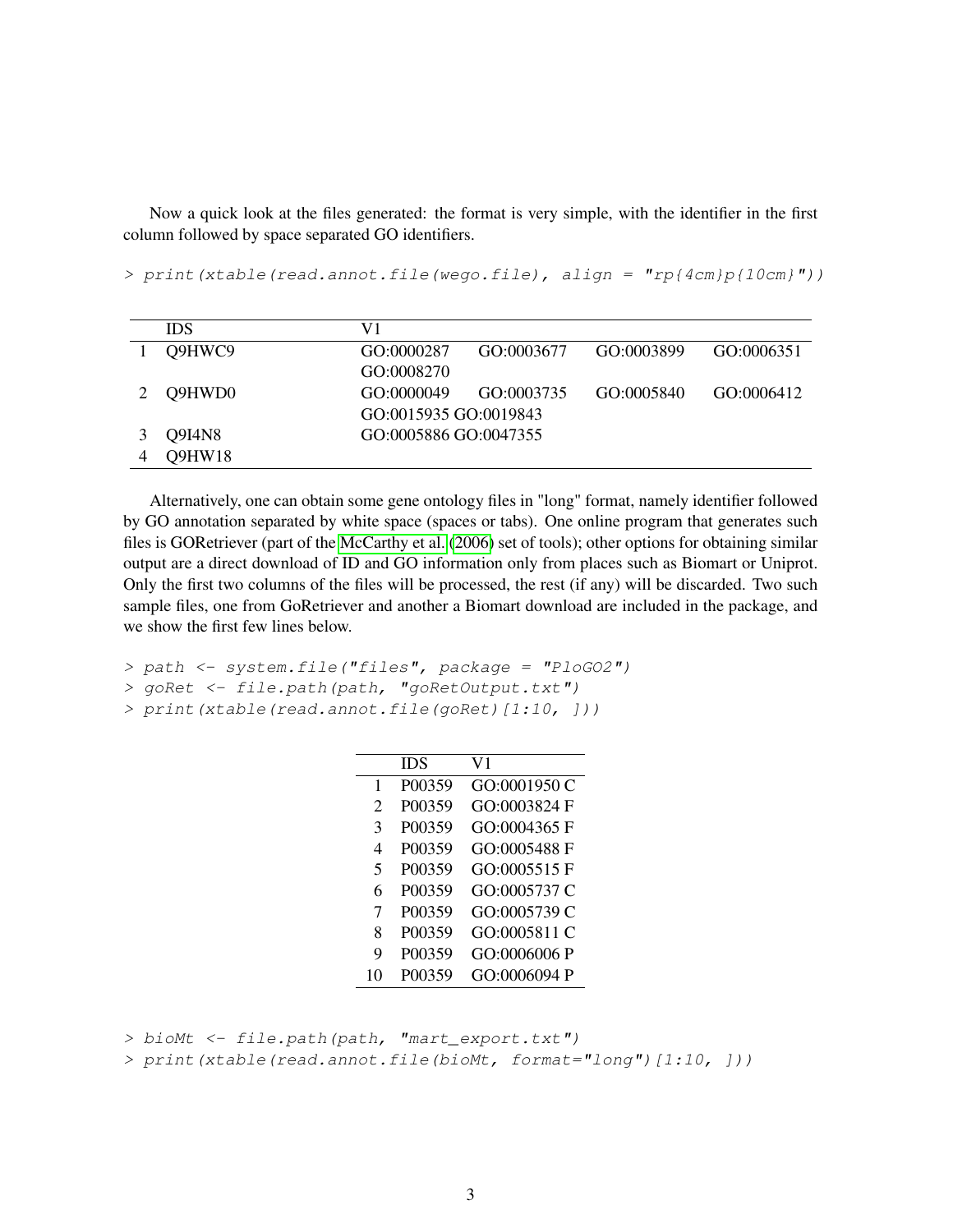|                 | ENSG00000010256 GO:0006119 GO:0006122 GO:0006508 GO:0006810 GO:0009060 GO:0014823 GO:00229    |
|-----------------|-----------------------------------------------------------------------------------------------|
|                 | ENSG00000072110 GO:0002576 GO:0007596 GO:0030168 GO:0034329 GO:0042981 GO:0048041 GO:00512    |
|                 | ENSG00000072786 GO:0006468 GO:0000166 GO:0004674 GO:0005524 GO:0016740 GO:0004672             |
| ENSG00000075415 |                                                                                               |
|                 | ENSG00000080824 GO:0000086 GO:0000278 GO:0006839 GO:0006986 GO:0007165 GO:0007411 GO:00346    |
|                 | 6 ENSG00000083720 GO:0007420 GO:0007507 GO:0007584 GO:0008152 GO:0009725 GO:0014823 GO:00320  |
|                 | ENSG00000083845 GO:0006412 GO:0006413 GO:0006414 GO:0006415 GO:0006450 GO:0010467 GO:00160    |
|                 | ENSG00000085719 GO:0006629 GO:0016192 GO:0005737 GO:0005829 GO:0004674 GO:0005215 GO:00055    |
|                 | ENSG00000085872 GO:0006874 GO:0007399 GO:0008285 GO:0006396 GO:0005737 GO:0005783 GO:00484    |
|                 | 10 ENSG00000086589 GO:0000060 GO:0006397 GO:0008380 GO:0005634 GO:0005681 GO:0005737 GO:00001 |

#### 3.2 Process existing gene ontology files

From now on we assume we have several gene ontology files, whether generated with PloGO2 or obtained elsewhere. For a realistic example, there are 5 sample gene ontology files included in the package; they are a subset of all those analyzed for the paper by [Mirzaei et al.](#page-12-1) and correspond to various presence-absence categories in which the total number of proteins were partitioned. The same package also contains a protein abundance file which has protein abundance values for each identifier, as well as protein names.

```
> file.names \le file.path(path, c("00100.txt", "01111.txt", "10000.txt",
+ "11111.txt", "Control.txt"))
> datafile <- file.path(path, "NSAFDesc.csv")
```
As a next step we could either look at a few categories of interest, or extract all categories at a particular level of the gene ontology graph.

The following code fragment would extract all nodes at the Level 2 (3 or 4) of the GO hierarchy:

```
> GOIDlist <- GOTermList("BP", level = 2)
```
While perhaps restrictive, the list at level 2 could be quite informative; at levels 3 or 4 it is very long. By some manual input or processing you can choose to enter for instance a GO slim of interest; for instance below we selected the cellular component part of the generic GO slim developed by the GO consortium.

```
> GOSlimCC <- c( "GO:0000228", "GO:0000229", "GO:0005575", "GO:0005576",
+ "GO:0005578", "GO:0005615", "GO:0005618", "GO:0005622", "GO:0005623",
+ "GO:0005634", "GO:0005635", "GO:0005654", "GO:0005694", "GO:0005730",
+ "GO:0005737", "GO:0005739", "GO:0005764", "GO:0005768", "GO:0005773",
+ "GO:0005777", "GO:0005783", "GO:0005794", "GO:0005811", "GO:0005815",
+ "GO:0005829", "GO:0005840", "GO:0005856", "GO:0005886", "GO:0005929",
+ "GO:0009536", "GO:0009579", "GO:0016023", "GO:0030312", "GO:0043226",
+ "GO:0043234" )
```
For the purpose of this analysis, a more targeted fixed list of categories of interest was preferred by [Mirzaei et al.,](#page-12-1) as below.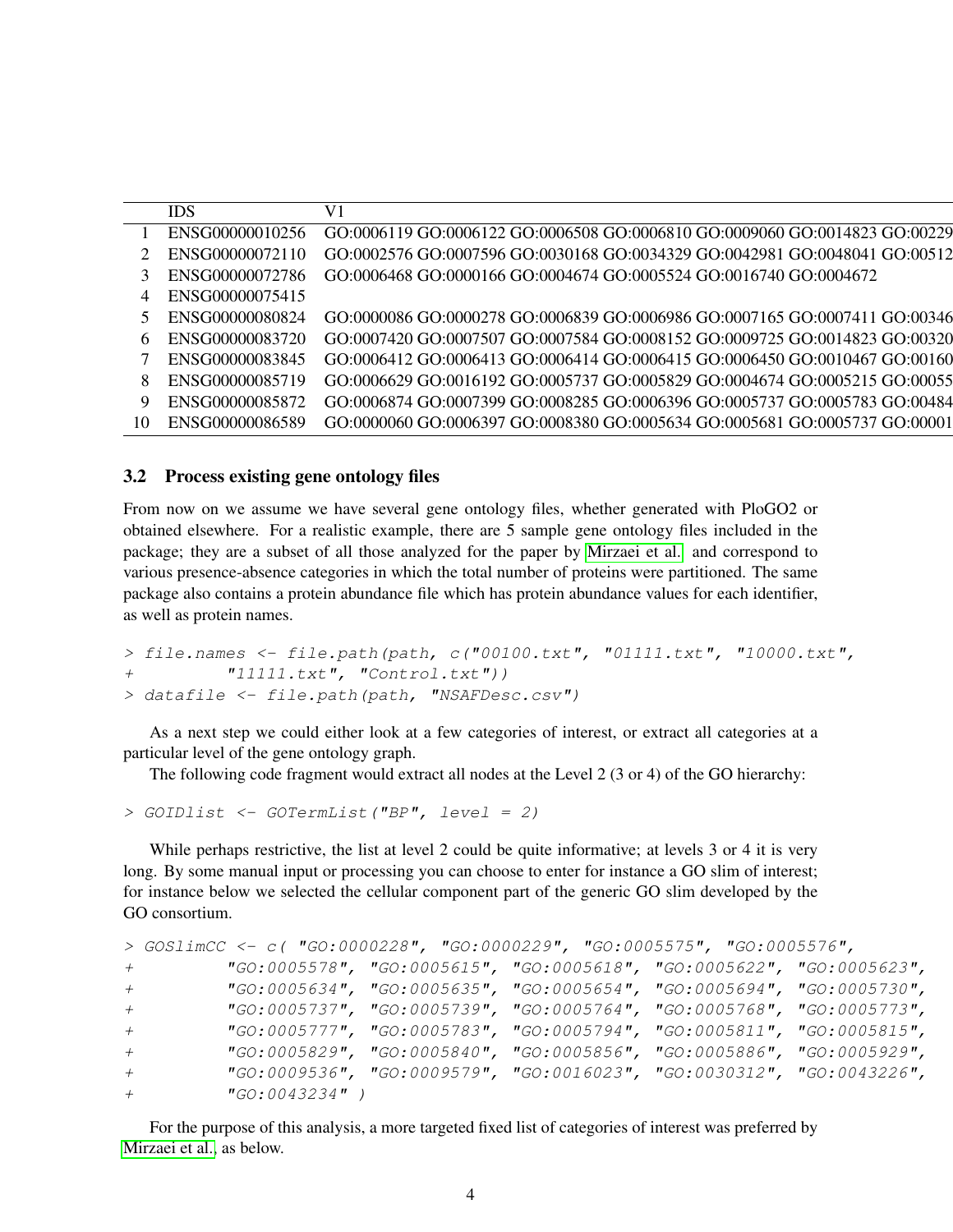```
> # Extract a few categories of interest
> termList <- c("response to stimulus", "transport", "protein folding",
+ "protein metabolic process", "carbohydrate metabolic process",
+ "oxidation reduction", "photosynthesis", "lipid metabolic process",
+ "cell redox homeostasis",
+ "cellular amino acid and derivative metabolic process",
+ "nucleobase, nucleoside and nucleotide metabolic process",
+ "vitamin metabolic process", "generation of precursor metabolites and energy
+ "metabolic process", "signaling")
> GOIDmap <- getGoID(termList)
> GOIDlist <- names(GOIDmap)
```
Once you have the files and the GO categories, you need to process the files one by one to extract summaries of the categories of interest. The file by file processing is done by the processGoFile function.

```
> go.file <- processGoFile(wego.file, GOIDlist)
```
The bulk of processing a set of annotation files is done by the processAnnotation file, which can print annotation listings for each file, and merge with abundance information if any is available.

> res.list <- processAnnotation(file.names, GOIDlist, printFiles = FALSE)

After processing the files, the annotationPlot function produces some visual summaries and generates the counts and percentages.

```
> annot.res <- annotationPlot(res.list)
```
Below are the summaries generated for the protein annotation files considered.

> print(xtable(annot.res\$counts, align = " $rp{1.2cm}p{1.2cm}p{1.2cm}p{1.2cm}p{1.2cm}$ )

|                                                |                |          |    |                | 00100.txt 01111.txt 10000.txt 11111.txt Control.txt |
|------------------------------------------------|----------------|----------|----|----------------|-----------------------------------------------------|
| response to stimulus                           | 11             |          | 4  | 24             | 42                                                  |
| transport                                      | 15             |          | 4  | 39             | 66                                                  |
| protein folding                                | 3              | 0        |    | 15             | 28                                                  |
| protein metabolic process                      | 20             | 25       | 12 | 74             | 139                                                 |
| carbohydrate metabolic process                 | - 8            | 5        | 8  | 64             | 112                                                 |
| photosynthesis                                 | $\blacksquare$ | 3        |    | 30             | 38                                                  |
| lipid metabolic process                        |                | $\theta$ |    | 15             | 35                                                  |
| cell redox homeostasis                         | $\overline{2}$ | 3        |    |                | 13                                                  |
| vitamin metabolic process                      | <sup>2</sup>   |          | 0  | $\overline{2}$ | 4                                                   |
| generation of precursor metabolites and energy | 3              | 4        | 4  | 62             | 81                                                  |
| metabolic process                              | 62             | 44       | 41 | 297            | 537                                                 |
| signaling                                      | 6              | 0        |    | 3              | 3                                                   |
|                                                |                |          |    |                |                                                     |

> print(xtable(annot.res\$percentages, align = " $rp{1.2cm}p{1.2cm}p{1.2cm}p{1.2cm}$ )p{1.2cm}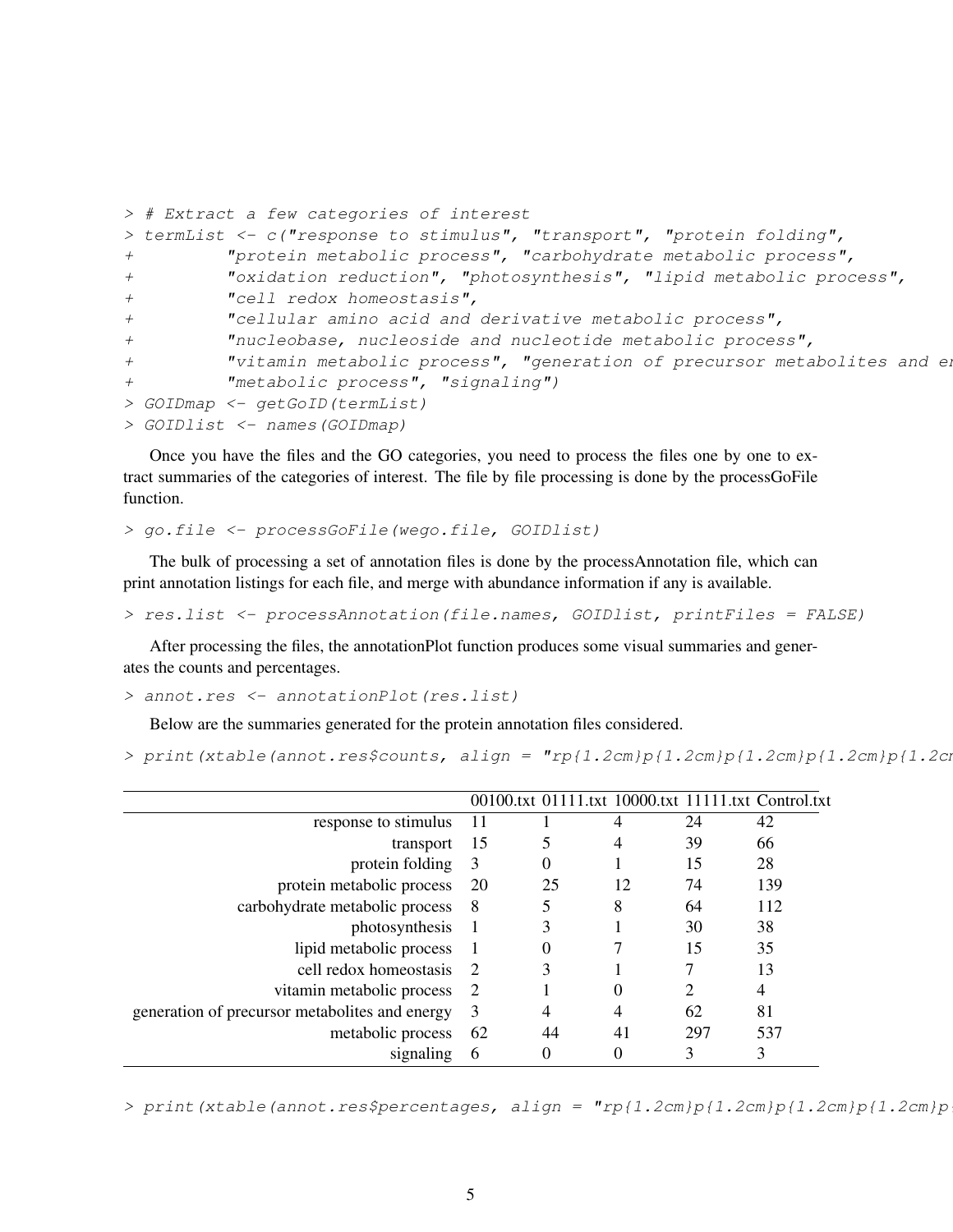|                                                |       |       |       |       | 00100.txt 01111.txt 10000.txt 11111.txt Control.txt |
|------------------------------------------------|-------|-------|-------|-------|-----------------------------------------------------|
| response to stimulus                           | 7.97  | 1.15  | 4.17  | 4.67  | 4.28                                                |
| transport                                      | 10.87 | 5.75  | 4.17  | 7.59  | 6.72                                                |
| protein folding                                | 2.17  | 0.00  | 1.04  | 2.92  | 2.85                                                |
| protein metabolic process                      | 14.49 | 28.74 | 12.50 | 14.40 | 14.15                                               |
| carbohydrate metabolic process                 | 5.80  | 5.75  | 8.33  | 12.45 | 11.41                                               |
| photosynthesis                                 | 0.72  | 3.45  | 1.04  | 5.84  | 3.87                                                |
| lipid metabolic process                        | 0.72  | 0.00  | 7.29  | 2.92  | 3.56                                                |
| cell redox homeostasis                         | 1.45  | 3.45  | 1.04  | 1.36  | 1.32                                                |
| vitamin metabolic process                      | 1.45  | 1.15  | 0.00  | 0.39  | 0.41                                                |
| generation of precursor metabolites and energy | 2.17  | 4.60  | 4.17  | 12.06 | 8.25                                                |
| metabolic process                              | 44.93 | 50.57 | 42.71 | 57.78 | 54.68                                               |
| signaling                                      | 4.35  | 0.00  | 0.00  | 0.58  | 0.31                                                |





Figure 2: Annotation plot: a barplot of the percentage of identification in each selected category and for each selected file, on a log scale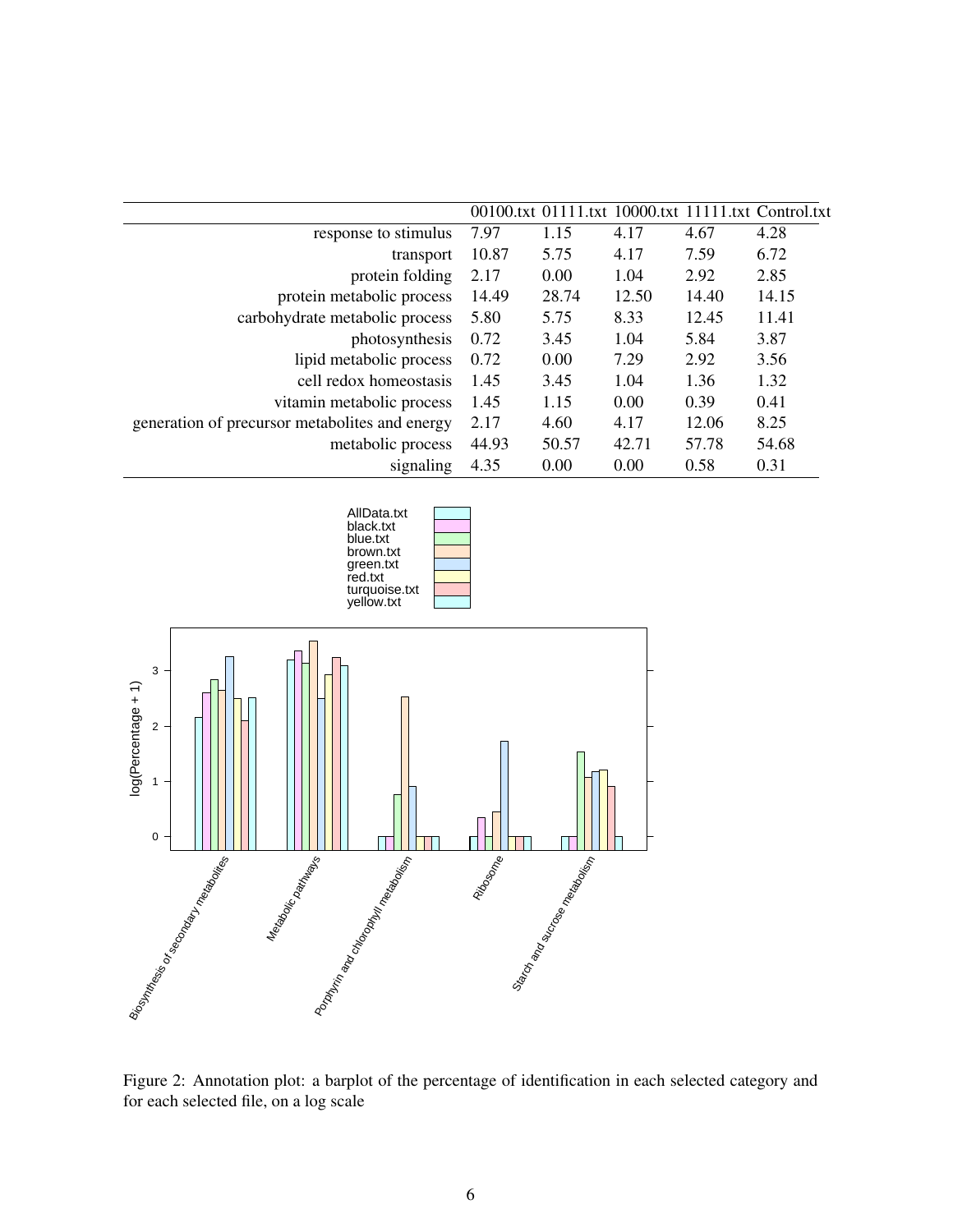#### 3.3 Compare annotation to a given reference

One can choose to compare the percentages of annotation in various subsets to a selected reference, to check whether there is an association between the presence in a particular gene ontology category and presence in the particular subset (e.g. are there more carbohydrate metabolism proteins in the subset X than expected by chance considering the whole population?) . This is done by means of applying Fisher's exact test for each gene ontology category and for each subset as compared to the selected reference. The test returns a p-value, which is only recorded if the counts for the respective category are not too small  $(n > 5)$ .

```
> res <- compareAnnot(res.list, "Control")
> print(xtable(res))
```

|                                                 | 00100.txt | 01111.txt | 10000.txt | 11111.txt | Control.txt |
|-------------------------------------------------|-----------|-----------|-----------|-----------|-------------|
| response to stimulus                            | 0.11      |           | 1.00      | 1.00      |             |
| transport                                       | 0.11      | 1.00      | 0.72      | 0.87      |             |
| protein folding                                 | 1.00      |           |           | 1.00      |             |
| protein metabolic process                       | 1.00      | 0.01      | 0.89      | 1.00      |             |
| carbohydrate metabolic process                  | 0.11      | 0.35      | 0.72      | 0.87      |             |
| photosynthesis                                  |           | 1.00      |           | 0.49      |             |
| lipid metabolic process                         |           |           | 0.32      | 0.87      |             |
| cell redox homeostasis                          |           | 0.35      |           | 1.00      |             |
| vitamin metabolic process                       |           |           |           |           |             |
| generation of precursor metabolities and energy | 0.03      | 0.53      | 0.54      | 0.22      |             |
| metabolic process                               | 0.10      | 0.70      | 0.22      | 0.87      |             |
| signaling                                       | 0.00      |           |           | 0.87      |             |

Given the large number of tests, and the fact that multiple testing corrections are not applied, such a table should be regarded as a suggestion for selecting further categories and protein subsets for further consideration. In the example at hand for instance, there is a clear indication that there are more signalling proteins in the "00100" subset (Protein present at extreme stress conditions only) than expected by chance.

#### 3.4 Add abundance data

We now consider the protein abundance data. We process the annotation again, this time indicating that we have an abundance datafile. Note that the abundance file has two descriptive columns (a protein ID and a protein description), so we indicate that by setting the datafile.ignore.cols.

```
> res.list <- processAnnotation(file.names, GOIDlist, data.file.name = datafile,
+ printFiles = FALSE, datafile.ignore.cols = 2)
```
If the printFiles parameter is set to TRUE, a tab separated annotation file will be printed in the current directory for each of the GO files processed. The format can be changed to a CSV matrix containing identifiers as rows and GO categories as columns. You can inspect for instance the "Annot 11111.csv" and "Annot 11111.txt" to see the different formats. The matrix one might be preferred if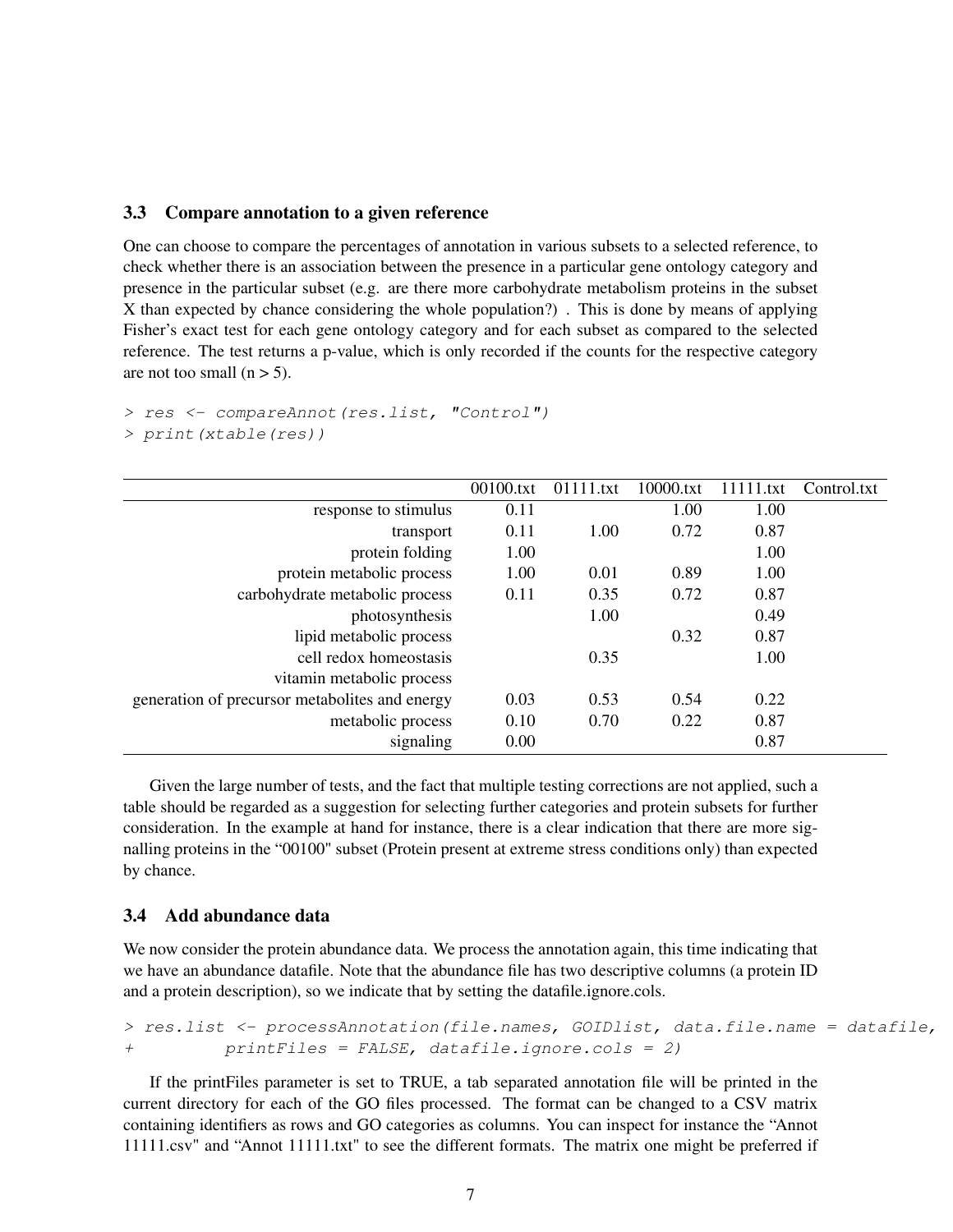one wishes to see combinations of GO identifiers ("Which of my ID's were involved in both transport and signaling?").

> annot.file <- writeAnnotation(res.list, datafile = datafile, format = "matrix")

After processing the abundance files, some graphs can be generated by abundancePlot and are included below. One levelplot for each file will be generated.

> tp <- abundancePlot(res.list)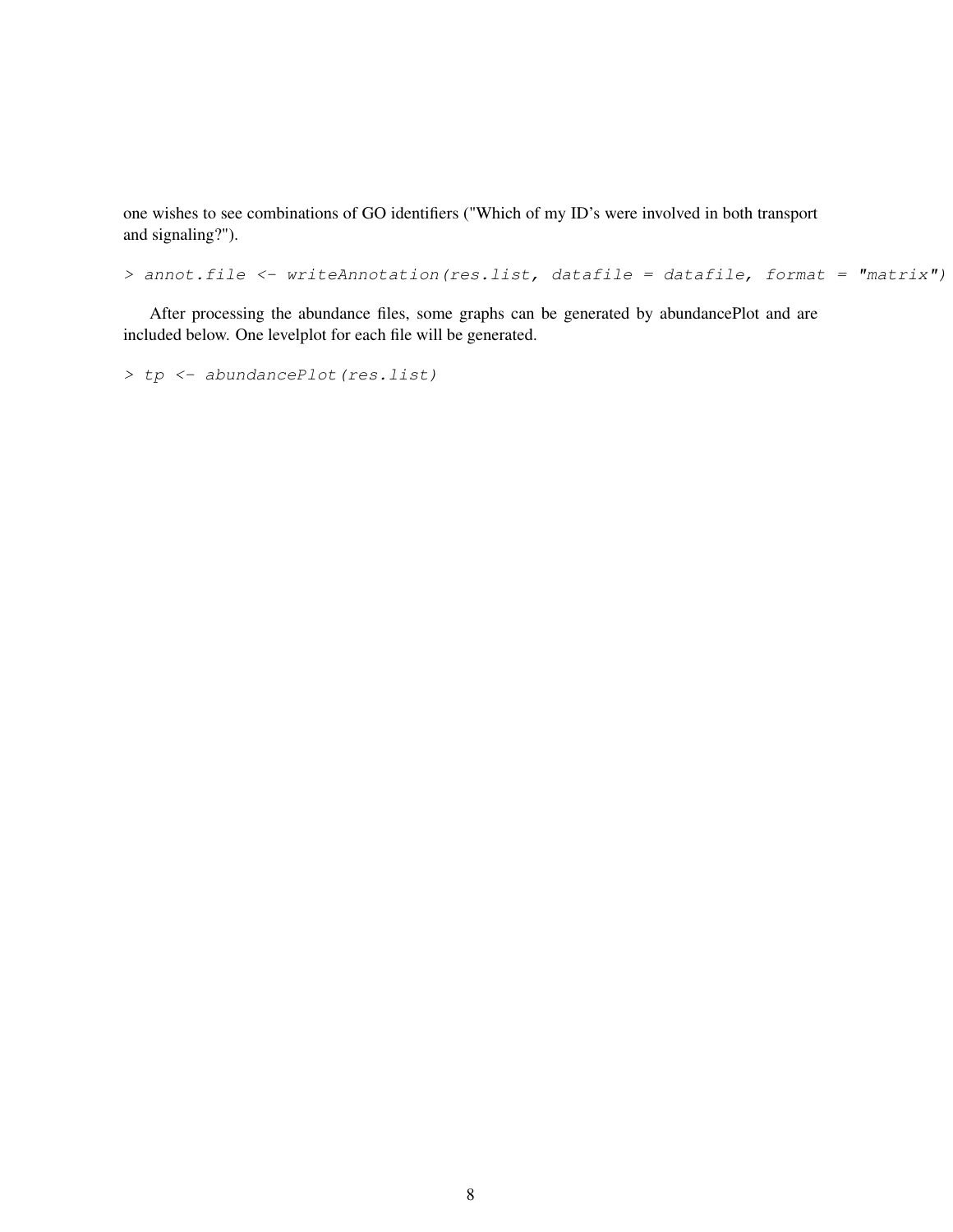Figure 3: Abundance levelplot for File 1, showing the total abundance for each GO category in each file. One such image is generated for each file under consideration.<br>Abundance levelplot AllData.txt

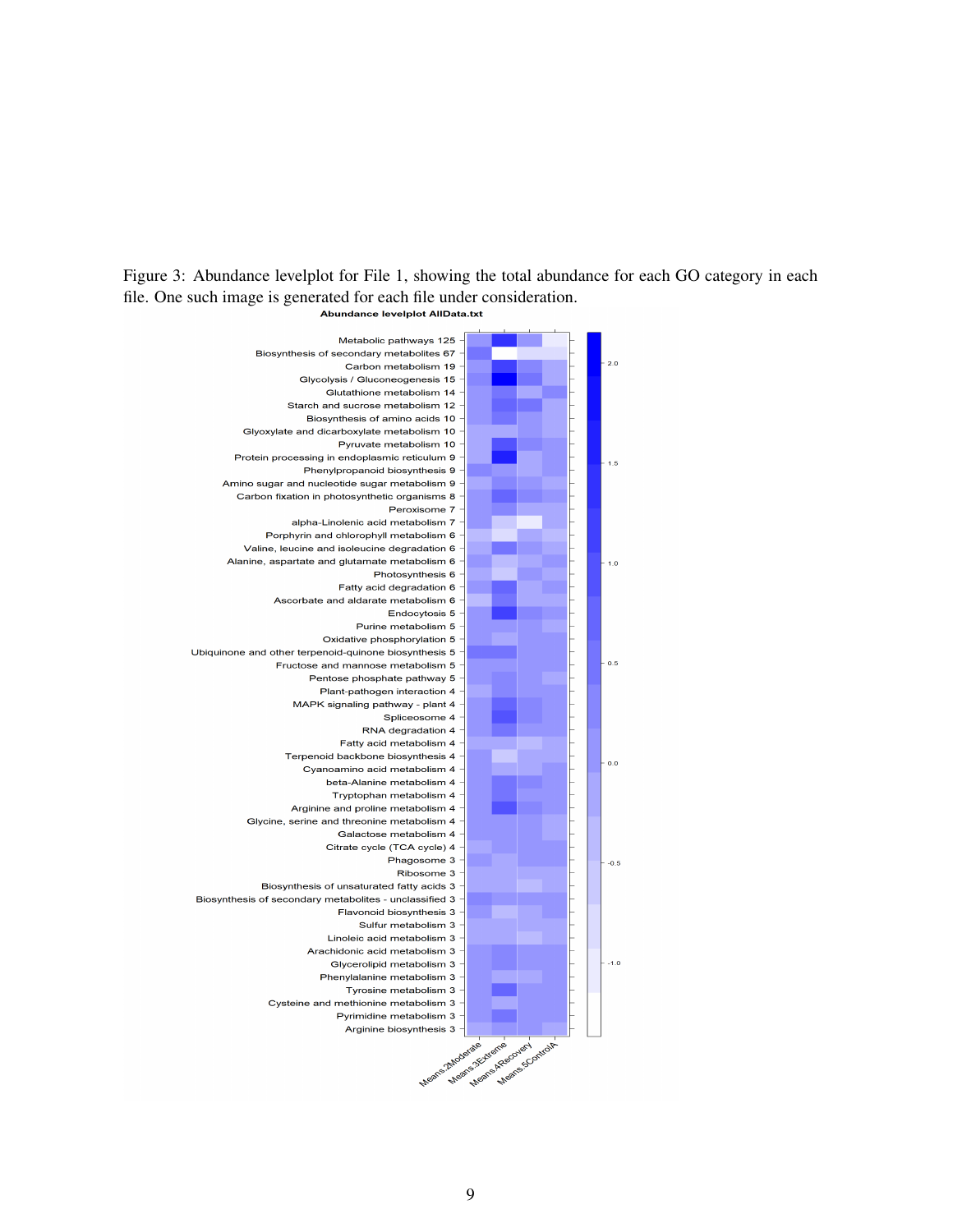# 4 KEGG pathway analysis

In this section, we will describe the steps involved in KEGG pathway analysis using PloGO2, which is a major extension of our PloGO R packag[ePascovici et al.](#page-12-0) [\(2012\)](#page-12-0). We will use a public dataset in [Wu](#page-12-2) [et al.](#page-12-2) [\(2016\)](#page-12-2) as an example to help go through the steps of the PloGO2 pathway analysis.

## 4.1 Prepare the pathway DB file

Unlike the publicly available GO annotation databases, KEGG pathway database requires paid subscription for using their APIs. As such, PloGO2 does not provide functions of accessing KEGG pathway annotations on the fly, hence the pathway annotations for all proteins of interest have to be pre-downloaded. Besides using subscribed APIs, there are a number of ways for downloading KEGG pathway annotations such as using the KEGG website or a third-party tool such as DAVID.

The downloaded pathway annotations need to be saved in a simple two-column CSV file format which is the same as the GO annotation described in [3.1.](#page-1-1) Each row has one protein ID and one or more pathway IDs separated by space. An example of the pathway DB file is as below.

```
> path <- system.file("files", package = "PloGO2")
> filedb <- file.path(path, "pathwayDB.csv")
```

```
> print(xtable(read.csv(filedb)[1:5,]))
```

| Protein    | X                                   |
|------------|-------------------------------------|
| A0A0N7KEB1 | osa01100 osa01212 osa01040 osa00061 |
| A3C4S4     | osa01100 osa01110 osa00520 osa00053 |
| B7E914     | $\cos 01100 \cos 00190$             |
| R7EKA4     | osa01100 osa01110 osa01230 osa00270 |
| 5 B7ERZ5   | $\cos 01100 \cos 01110 \cos 00010$  |
|            |                                     |

### 4.2 Generate pathway annotation files

Similar to the GO analysis, the starting point of a pathway analysis is also a collection of identifiers with all their available KEGG pathway IDs in a Weg[oYe et al.](#page-12-4) [\(2006\)](#page-12-4) file format. Function genAnnotationFiles will take a multi-tabbed Excel file with some protein IDs as input and generate an annotation .txt file for each tab.

The 531 differentially expressed proteins from [Wu et al.](#page-12-2) [\(2016\)](#page-12-2) were clustered into 7 clusters using WGCNA (please refer to PloGO2WithWGCNA vignette for details). Results were saved in an Excel file with each tab containing proteins from one cluster. The KEGG pathway annotations for all proteins were downloaded and formatted in a pathway DB file. Use the following commands to generate the annotation files for all clusters. Parameter colName is used to specify the name of the column that contains the protein IDs, by default, it is "Uniprot". DB.name specifies the pathway DB file name and parameter folder specifies the folder that the generated annotation files will be stored.

```
> path <- system.file("files", package = "PloGO2")
> res.annot <- genAnnotationFiles (fExcelName = file.path(path,
```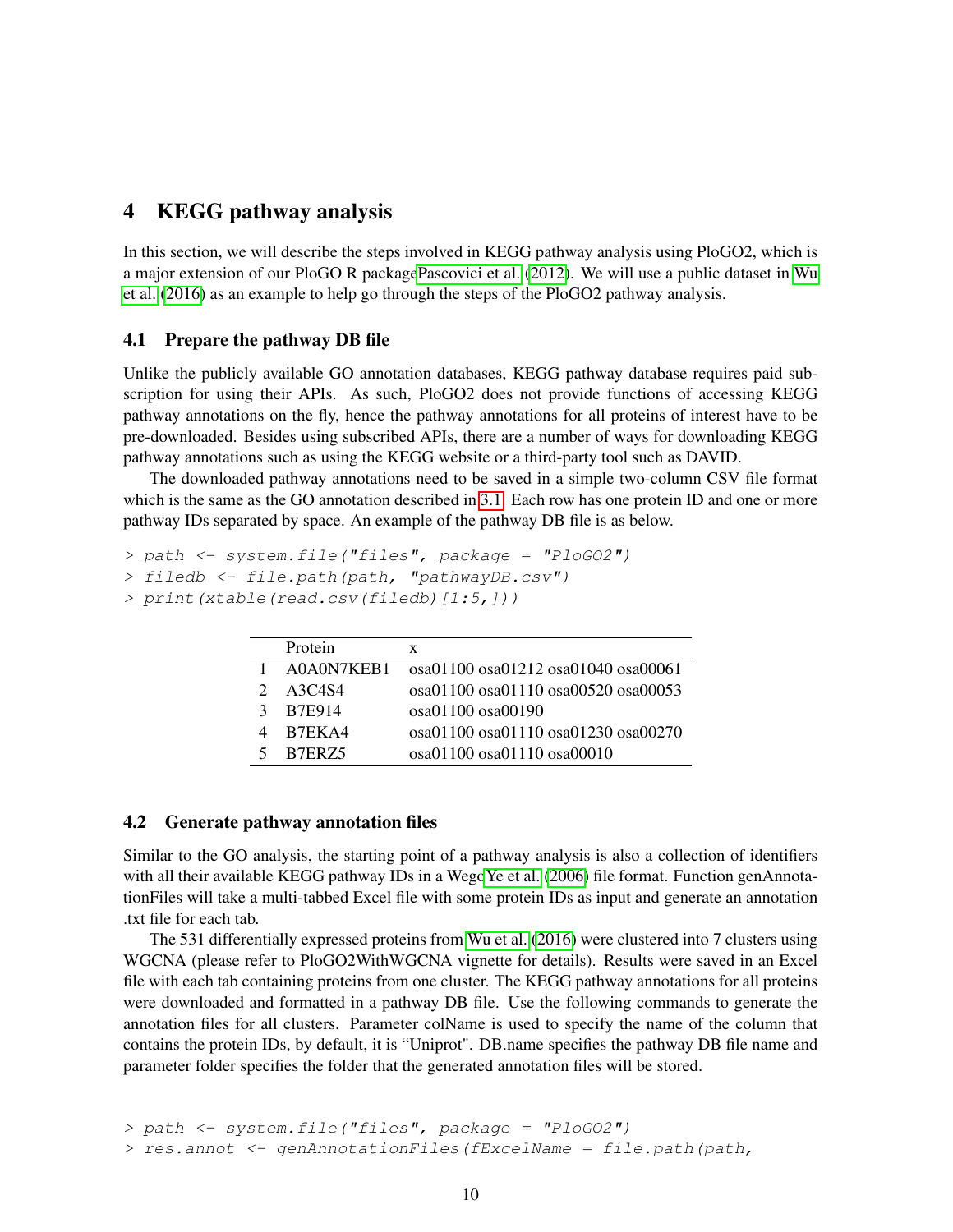```
+ "ResultsWGCNA_Input4PloGO2.xlsx"),
+ colName="Uniprot",
+ DB.name = file.path(path, "pathwayDB.csv"),
+ folder="PWFiles")
```
The generated pathway annotation file is in the same file format as the GO annotation file. Below is an example.

```
> print(xtable(read.annot.file(file.path(path, "PWFiles", "red.txt"))[1:5,]))
```

| <b>IDS</b> | V1                                  |
|------------|-------------------------------------|
| Q53RM0     | osa01100 osa01110 osa00860          |
| Q2QP54     |                                     |
| Q6ZJ16     |                                     |
| Q7XQQ7     |                                     |
| Q6ZG77     | osa01100 osa01110 osa01230 osa00300 |

## 4.3 Semi-automated pathway analysis

When the pathway annotation files have been generated, we can proceed to perform the pathway analysis. PloGO2 provides two ways of executing a pathway analysis: semi-automated and automated.

Using the semi-automated approach, the users can control the analysis and inspect the intermediate output from each step. The first step in this mode is to process the list of annotated files generated above.

Similar to the processGoFile, an individual pathway annotation file can be processed using function processPathFile and the identifiers belonging to each pathway category will be extracted. The following code fragment shows how to process the annotation for the "AllData" file given a list of pathway categories of interest.

```
> fname <- file.path(path,"PWFiles/AllData.txt")
> AnnotIDlist <- c("osa01100","osa01110","osa01230","osa00300","osa00860")
```
> res.pathfile <- processPathFile(fname, AnnotIDlist)

If the abundance data file is available, it can be added as the value of the datafile parameter and the abundance for each pathway category will be aggregated.

```
> datafile <- paste(path, "Abundance_data.csv", sep="/")
> res.pathfile.abun <- processPathFile(fname, AnnotIDlist, datafile=datafile)
```
Again, function processAnnotation can be used to batch processing a list of annotation files. An example is as below.

```
> file.list <- file.path(path, "PWFiles", c("AllData.txt", "red.txt", "yellow.txt"
> AnnotIDlist <- c("osa01100","osa01110","osa01230","osa00300","osa00860")
> res.list <- processAnnotation(file.list, AnnotIDlist, data.file.name=datafile)
```
If the abundance data file exists, function abundancePlot can be used to generate some plots for each annotation file.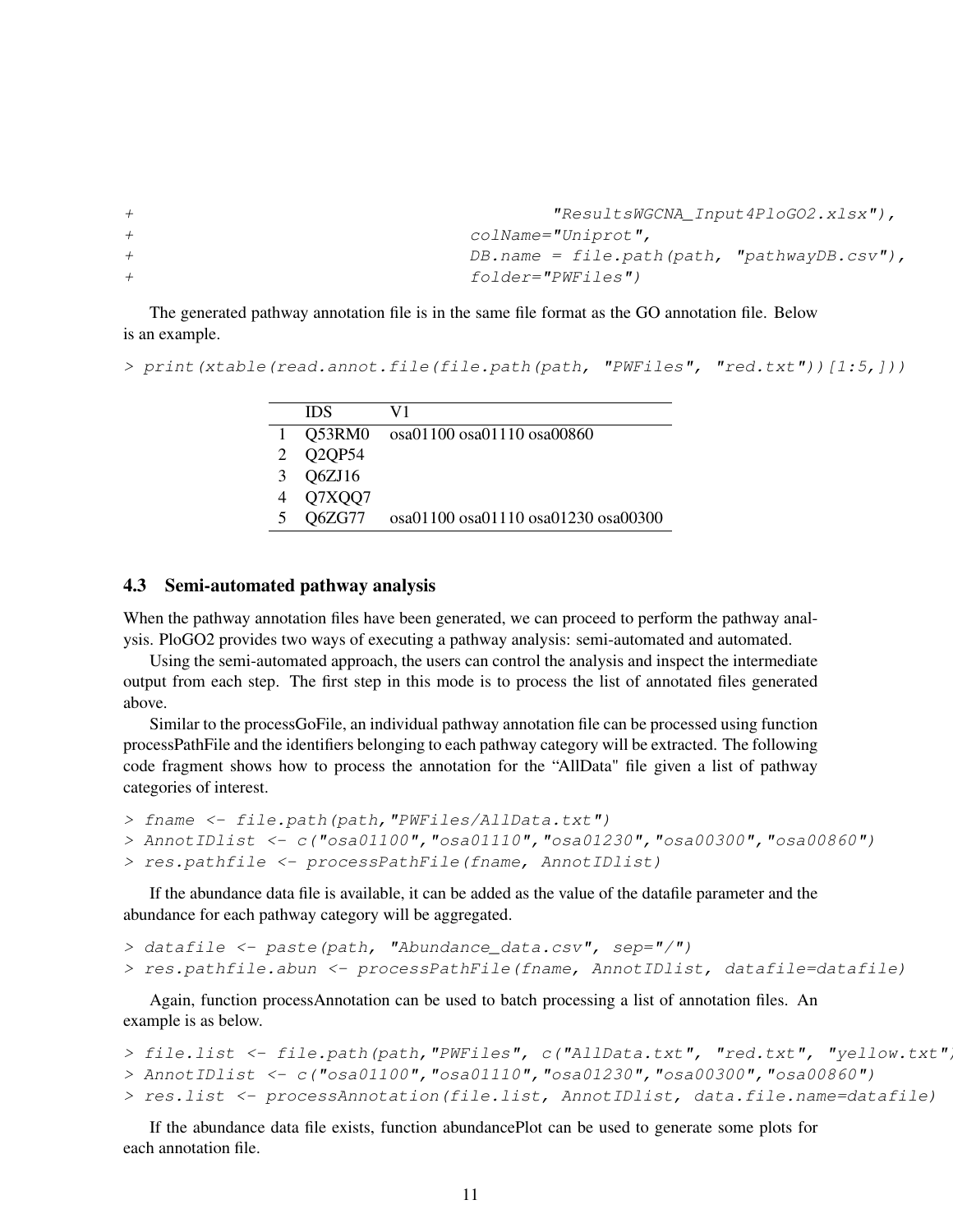```
> Group <- names(read.csv(datafile))[-1]
> abundance <- abundancePlot(res.list, Group=Group)
```
If the reference (usually the whole experimental data) is given, function compareAnnot can be used to perform the pathway enrichment analysis with Fisher exact test.

```
> reference="AllData"
> comp <- compareAnnot(res.list, reference)
```

```
> print(xtable(comp, digits=4))
```

|                                       | AllData.txt | red.txt | yellow.txt |
|---------------------------------------|-------------|---------|------------|
| Metabolic pathways                    |             | 0.5766  | 0.1587     |
| Biosynthesis of secondary metabolites |             | 0.5766  | 0.0518     |
| Biosynthesis of amino acids           |             |         |            |
| Lysine biosynthesis                   |             |         |            |
| Porphyrin and chlorophyll metabolism  |             | 0.0019  |            |

## 4.4 Automated pathway analysis

In the automated mode, the process described above can be automatically executed using one wrapper function PloPathway. The inputs can be a zip file or file folder, with an optional abundance data file. An example is as below.

```
> path <- system.file("files", package = "PloGO2")
> res <- PloPathway( zipFile=paste(path, "PWFiles.zip", sep="/"),
+ reference="AllData",
+ data.file.name = paste(path, "Abundance_data.csv", sep="/"),
+ datafile.ignore.cols = 1)
```
# 4.5 Output summary file and plot

A PloGO2 summary file can be printed out as an xlsx file using printSummary.

```
> printSummary(res)
```
A barplot of the aggregated abundance can also be plotted [\(4.](#page-12-5)

```
> abudanceBar <- plotAbundanceBar(res$aggregatedAbundance, res$Counts)
```
# 5 Conclusions

The PloGO2 package is a simple functional annotation summarizing and plotting tool. It provides for integration of abundance information where such information is present, and allows easy selection of multiple categories of interest as well as allowing for many files to be analyzed at the same time.